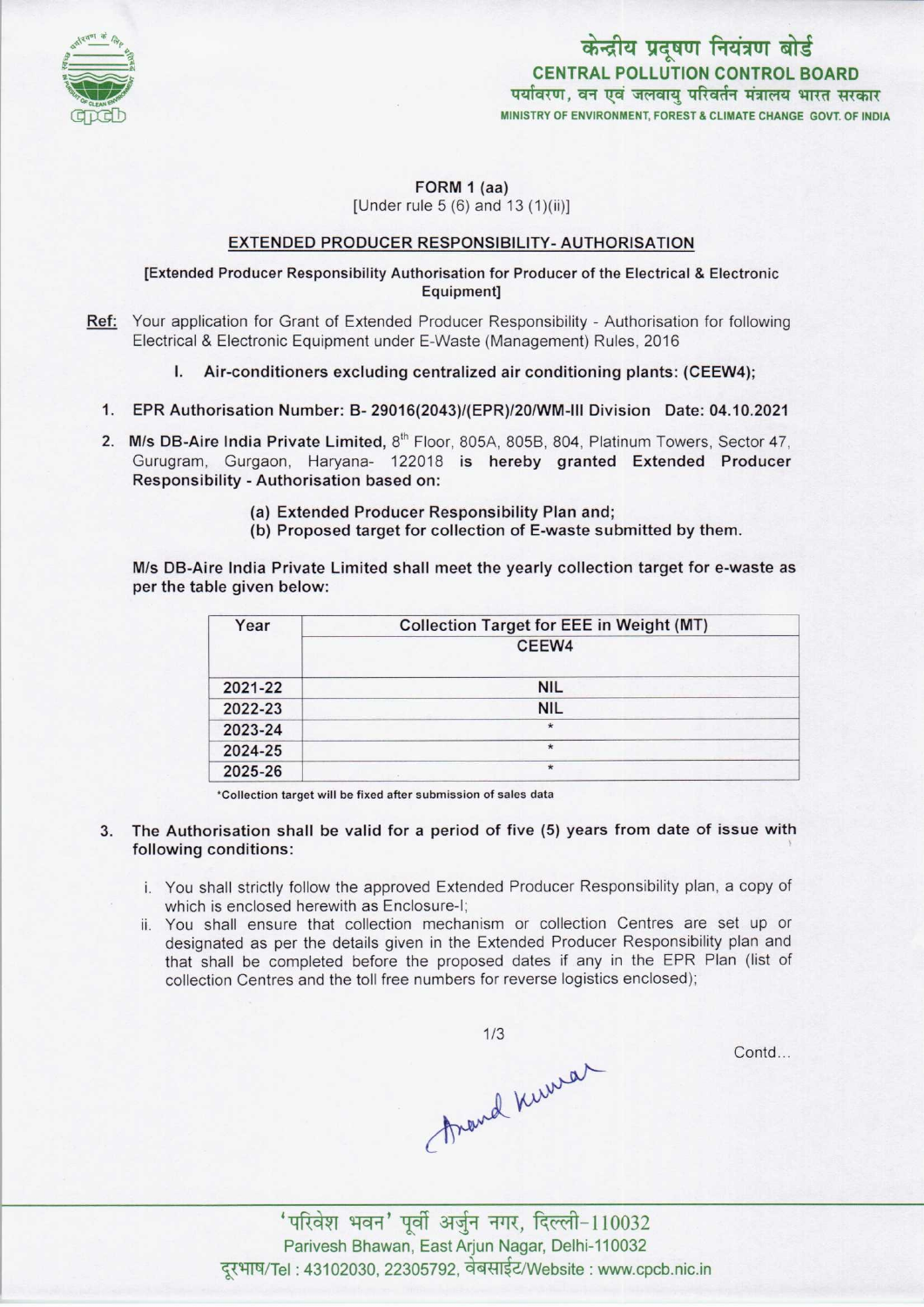

From Pre-Page...

- iii. You shall ensure that all the collected e-waste is channelized to recycler/dismantler M/s E-waste Recycler India, Shed No 15 Roz ka Meo Industrial Area Nuh and records shall be maintained at recycler/dismantler and your end;
- iv. You shall maintain records, in Form-2 of these Rules, of e-waste and make such records available for scrutiny by Central Pollution Control Board;
- v. You shall file annual returns in Form-3 to the Central Pollution Control Board on or before 30th day of June following the financial year to which that returns relates.

## vi. General Terms & Conditions of the Authorisation:

- a.The authorisation shall comply with provisions of the Environment (Protection) Act, 1986 and the E-waste (Management) Rules,2016 made there under;
- b. The authorisation or its renewal shall be produced for inspection at the request of an officer authorised by the Central Pollution Control Board;
- c.Any change in the approved Extended Producer Responsibility plan should be informed to Central Pollution Control Board within 15 days on which decision shall be communicated by Central Pollution Control Board within sixty days;
- d. It is the duty of the authorised person to take prior permission of the Central Pollution Control Board to close down any collection centre/points or any other facility which are part of the EPR plan;
- e.An application for the renewal of authorisation shall be made aslaid down in subrule (vi) of rule of 13(1) the E- Waste (Management) Rules, 2016;
- f. The Board reserves right to cancel/amend/revoke the authorisation at any time as per the policy of the Board or Government.

## vii. Additional Conditions: -

- a) That the applicant will submit annual sales data along with annual returns;
- b) That the applicant has to ensure that the addresses of collection points provided by them in their EPR Plan are correct and traceable and the collection points/centres are functional;
- c) That the applicant will submit revised application for grant of EPR Authorisation in case of applicant adding/changing PRO or changing its EPR Plan;
- d)That the applicant has to ensure that the e-waste collected at collection centres/points or through Buy-back and DRS mentioned in the application should reach to its authorized dismantler/recycler;

2/3

Contd...

Arand Knower